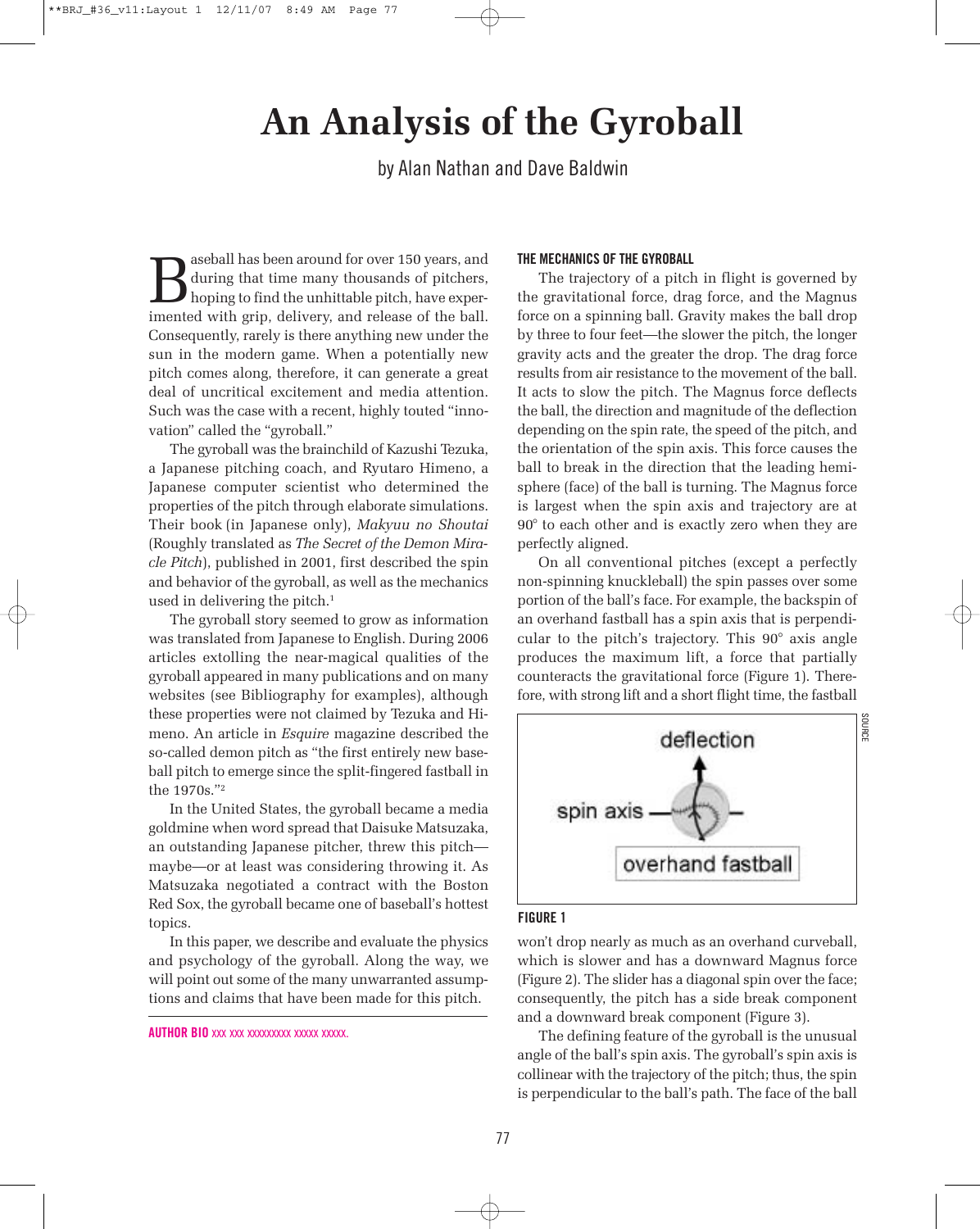

SOURCE **FIGURE <sup>2</sup>**



#### **FIGURE 3**

is spinning around a spin axis pole, which is located in the center of the face. The spin of the gyroball does not pass over any portion of the ball's face. Since the Magnus force depends on the angle between the spin axis and the trajectory, and this angle is zero in the gyroball, the net Magnus force on the ball is zero. The only forces acting on the gyroball are gravity and drag. Figure 4 compares the spin and behavior of the



fastball, curveball, and gyroball, as illustrated in a *New York Times* article. 3

As there is no Magnus force acting on the gyroball, the exaggerated break reported in a number of publications is false. *Esquire* contributed to the unsubstantiated claims by saying the pitch "breaks as much as three feet before entering the strike zone." On *CBS News* sportswriter Will Carroll says, "It takes a hard left turn."4 *The Seattle Post-Intelligencer* reported, "To the right-handed batter the ball appears to be coming right at them like a hanging curveball, then takes a drastic dive across the plate." The article mentions, however, that the gyroball "could be baseball's next big pitch. Or it could be a myth."5 *Popular Mechanics* described Himeno's simulated gyroball: "whirling clockwise as it flew forward, the virtual ball curved as abruptly as its closest relative, the slider, but without sinking." This article, too, admitted the pitch could be "a complete and total sham."6

The gyroball requires a delivery that is different from that of other pitches. The pitcher must create the desired spin axis by establishing the ball's equator with appropriate finger pressure upon release. As Tezuka describes the delivery, the arm angle is low no higher than sidearm. Those few pitchers who are reported to be throwing the pitch in Japan are all sidearmers or submariners. Unlike the supine hand orientation used on the delivery of a curve, though, the hand is pronated as the ball is released. The ball rolls off the thumb side of the tips of the index and second fingers. The thumb is pointing downward on the followthrough. The pronation of the hand is

> claimed to be unlikely to damage the pitcher's elbow.

#### **WHY WOULD THE GYROBALL BE EFFECTIVE?**

The gyroball might fool the hitter in at least four ways. First, the gyroball has no Magnus force to lift it against gravity (as does a fastball) or to augment the pull of gravity (as does a curveball). The batter who is looking for a fastball will see a pitch that drops about fifteen inches more than the fastball would. The batter will tend to swing too high on such a pitch. The gyroball drops much less than a curveball, so if the batter is looking for a curve, he will swing under the pitch.

Second, the release of the gyroball directs much of the force of the fingers into creating the unusual spin rather

**FIGURE 4**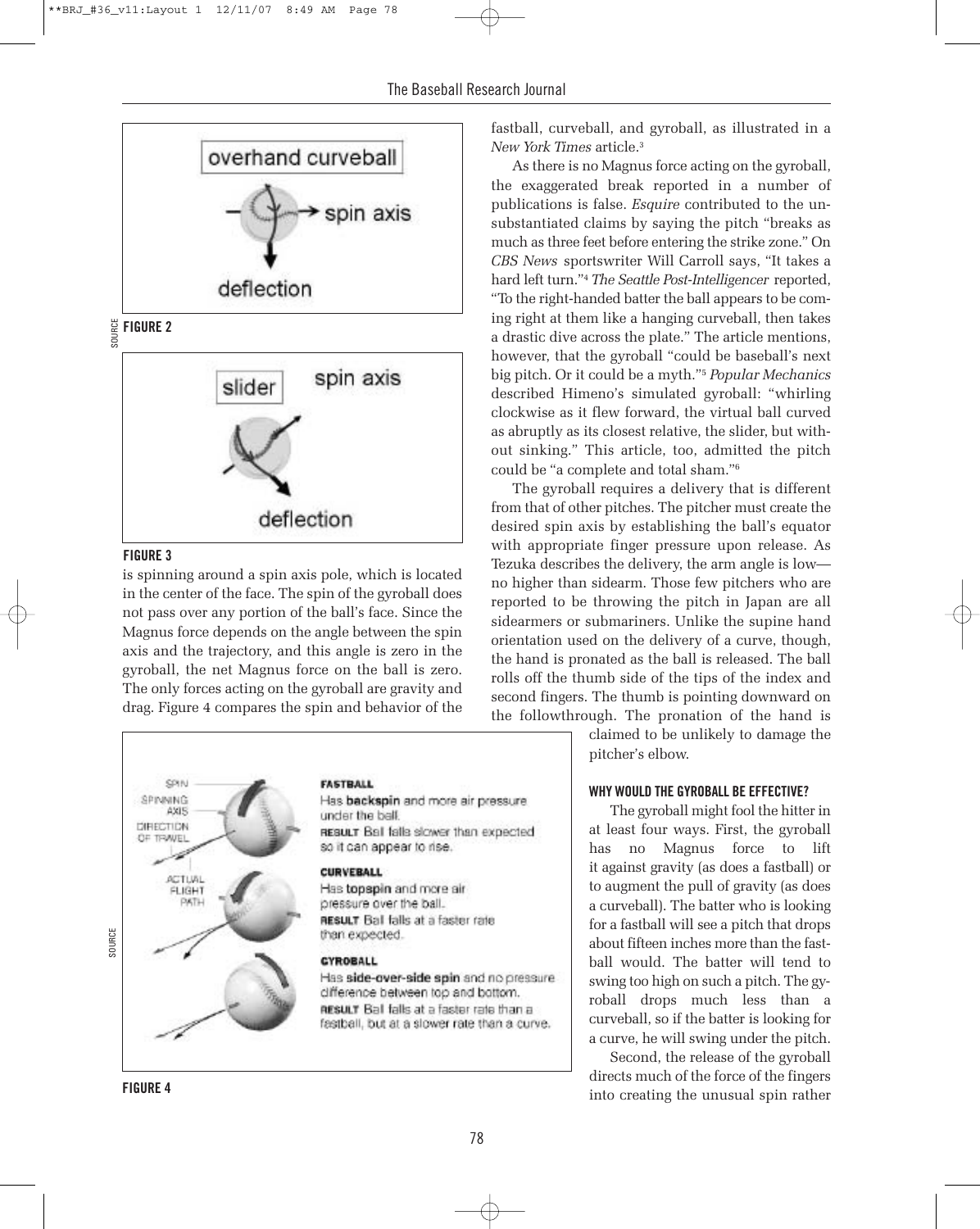than imparting forward velocity to the pitch. As this reduces the forward velocity without slowing the arm's motion, the gyroball can be effective as a changeup. The unexpected slower speed of the gyroball will cause the batter to underestimate the drop and overestimate the final height of the pitch. As a result, the batter will tend to swing too high.

Third, ballplayers are accustomed to seeing the spin coming across some part of the face of a ball in flight. This is the case for any ball, thrown or batted, that the player catches, and it is the case for any pitch the player tries to hit (except the gyroball). Seeing that aspect of the gyroball might be an experience unusual enough to confuse the batter. Perhaps the batter needs new skills to judge the speed of a ball that is spinning perpendicular to the trajectory.

Fourth, the batter who is looking for a slider might mistake the appearance of the gyroball's face forthat of the slider. A slider thrown off a four-seam fastball grip displays a red dot (at the location of the axis pole) in the upper right quadrant of the face (from a righthanded pitcher—upper left quadrant from a lefty).<sup>7</sup> The dot appears in the center of the face on the gyroball, but this is close enough to the slider's dot that a batter might find it difficult distinguishing between the pitches. The gyroball could be an effective pitch against a batter who has been set up for it with a slider.

Occasionally, some pitchers accidentally tilt the axis of an intended slider so that the axis pole is centered in the face. This pitch is called a back-up slider because the catcher, anticipating that the pitch will break, must "back up" his glove in order to catch it. It can confuse both catcher and batter, but it isn't thrown deliberately, so batters can't be set up for it. The back-up slider has the same spin characteristics as a gyroball.

#### **DOES DAISUKE MATSUZAKA THROW A GYROBALL?**

Does he or doesn't he? This question was discussed at great length in the media in the early weeks of the 2007 season. Matsuzaka himself has been rather coy about it. When asked whether he throws the gyroball he replied, "I have done it in a game, but not too much. Sometimes accidentally."8 Rather than listen to what people are saying, let's see if we can bring science to bear on the subject.

Our principal tool will be the PITCHf/x pitchtracking system, <sup>9</sup> which allows us to investigate in great detail each pitch thrown in every game in which the system is operating. In Figure 5 we plot each recorded pitch thrown by Matsuzaka during the first half of the 2007 season, 790 pitches in all. The figure is a scatterplot showing the vertical break versus the



# **FIGURE 5**

horizontal break, where "break" is defined to be the deviation from the trajectory due to the Magnus force. The pitches are plotted from the catcher's view. The plot is symbol-coded by different speeds. According to our understanding of the Magnus force, a gyroball should appear near the point of zero deflection; i.e., neither a horizontal nor a vertical break is expected.

In the scatterplot we can see three distinct "clumps" of points. The pitches in the upper left cluster have speeds in the range of 90 to 95 mph. These pitches moved up and in toward a right-handed batter, as expected of a fastball thrown by a righthanded pitcher(Matsuzaka is right-handed). Therefore, this cluster represents fastballs. Directly below the fastball cluster are a number of pitches scattered above and below the zero vertical deflection line. These are probably changeups thrown off the fastball. Most of them are in the 80 to 85 mph range.

We find a second cluster of pitches a little above the zero vertical deflection line and centered to the right of the zero horizontal deflection line. Most of these pitches are in the 85 to 90 mph range. These are the characteristics we would expect of sliders. A much smaller, sparser cluster occurs below the zero vertical deflection line and with a horizontal break between four and eight inches. Here the Magnus force is augmenting gravity. The speeds of these pitches fall in the 75 to 80 mph range. These pitches are conventional curveballs, a pitch that Matsuzaka doesn't throw often, apparently.

The gyroball has no Magnus force acting on it; therefore, there would be no vertical or horizontal